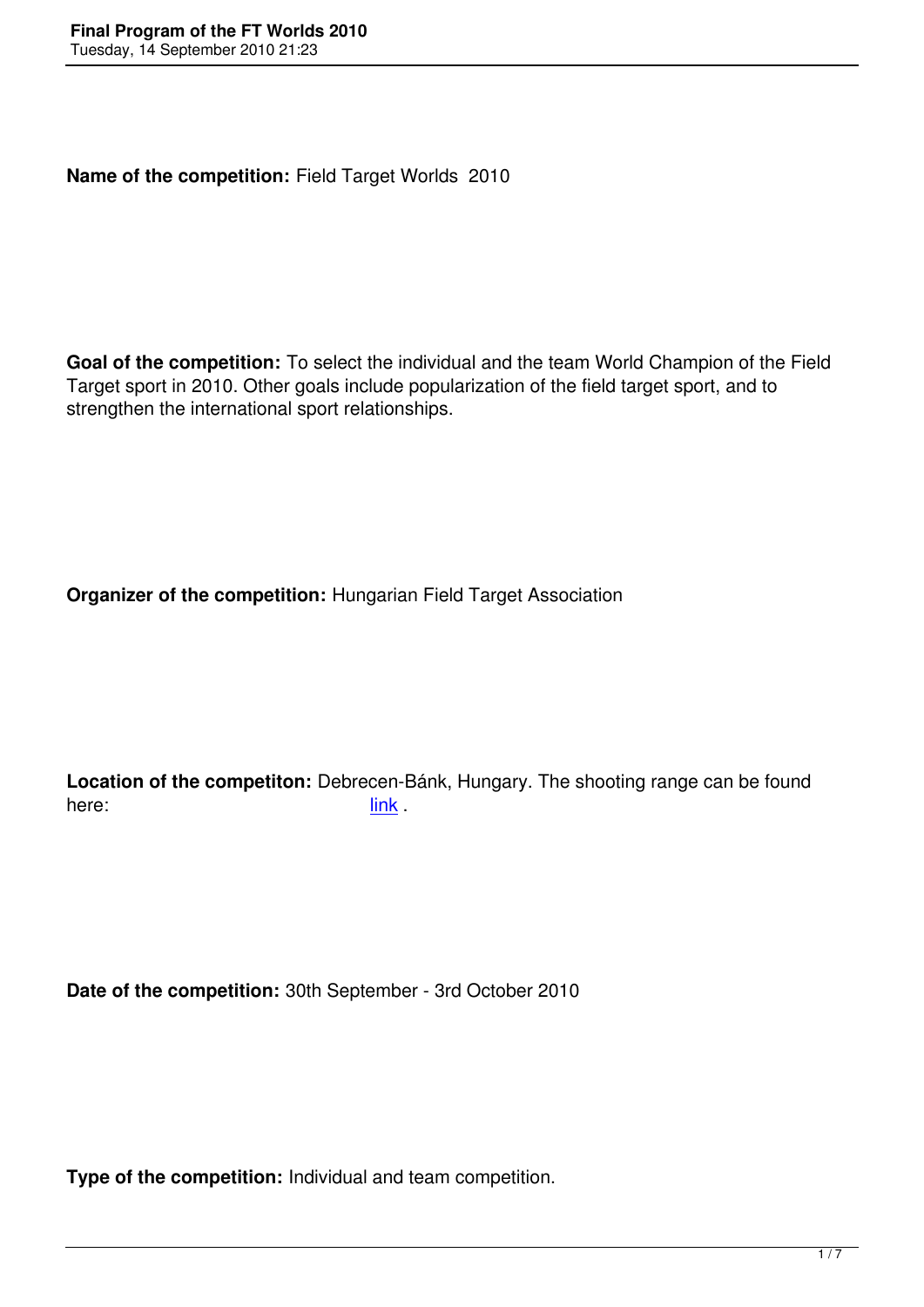**Prizes of the Competition:**

Individual competiton:

I-II-III. ranks: trophy, certificate and medals. IV-X. ranks: medals. These kind of unique medals can be won: Prizes .

The individu[al Worl](ftworlds2010/prizes2.jpg)d Champion of the PCP category will be awarded an exclusive prize of the STEYR company. The individual World Champion of the springer category will be awarded a special prize of the DIANA company.

In the individual competition the best junior (born in 1992 or later), the best senior (born in 1950 or earlier) and the best women will also be awarded.

Team competition:

I-II-III. ranks: trophy, certificate and medals.

Further prizes:

Each registered shooter will receive the T-shirt of the event sponsored by the JSB company. Each shooter will receive a Certificate of Participation.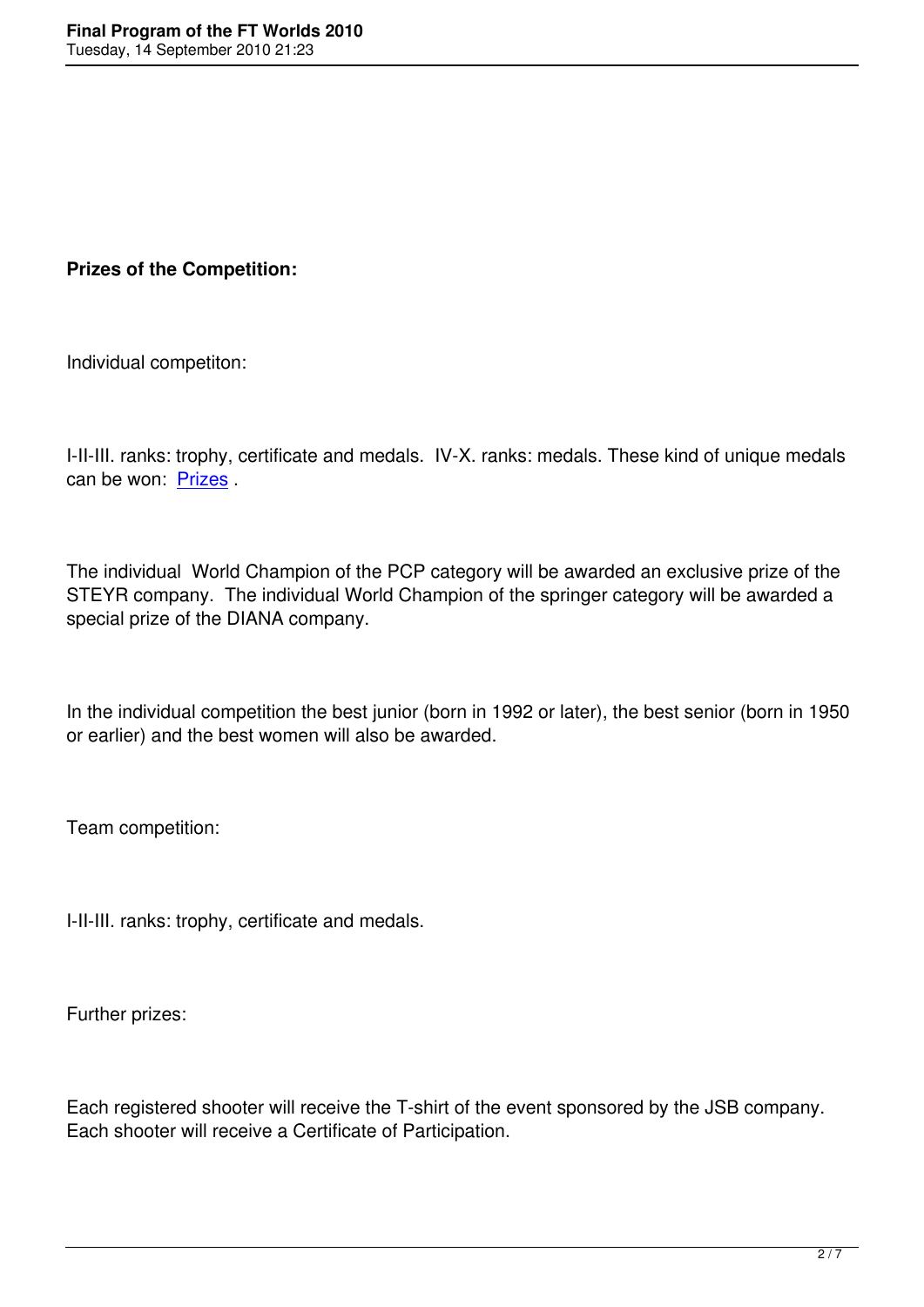More valuable prizes will be awarded during the Gala Dinner in a tombola. The main prize is a March 10-60x52 FT riflescope by DEON company. Other prizes: HW 97 spring air gun, HW P40 PCA ai pistol by Weichrauch Sport company, and other Sportsmatch, Anschütz and JSB rpizes. (The participants of the Gala Dinner will receive one tombola ticket per person. More tickets can be bought for 500 HUF/piece.)

# **Registration:**

Individual registrations were made as pre-registrations. The registration is closed. It is possible to register more individuals only if allowed by the competition organizer.

The deadline of the team registration is 18.00 on 30th September, 2010.

Team registration costs 50 EUR / team. (One team only per one NGB.)

One team shall consist of at least 4 shooters, the maximum is 8 shooters.

### **Categories:**

#### 1. PCP

2. Springer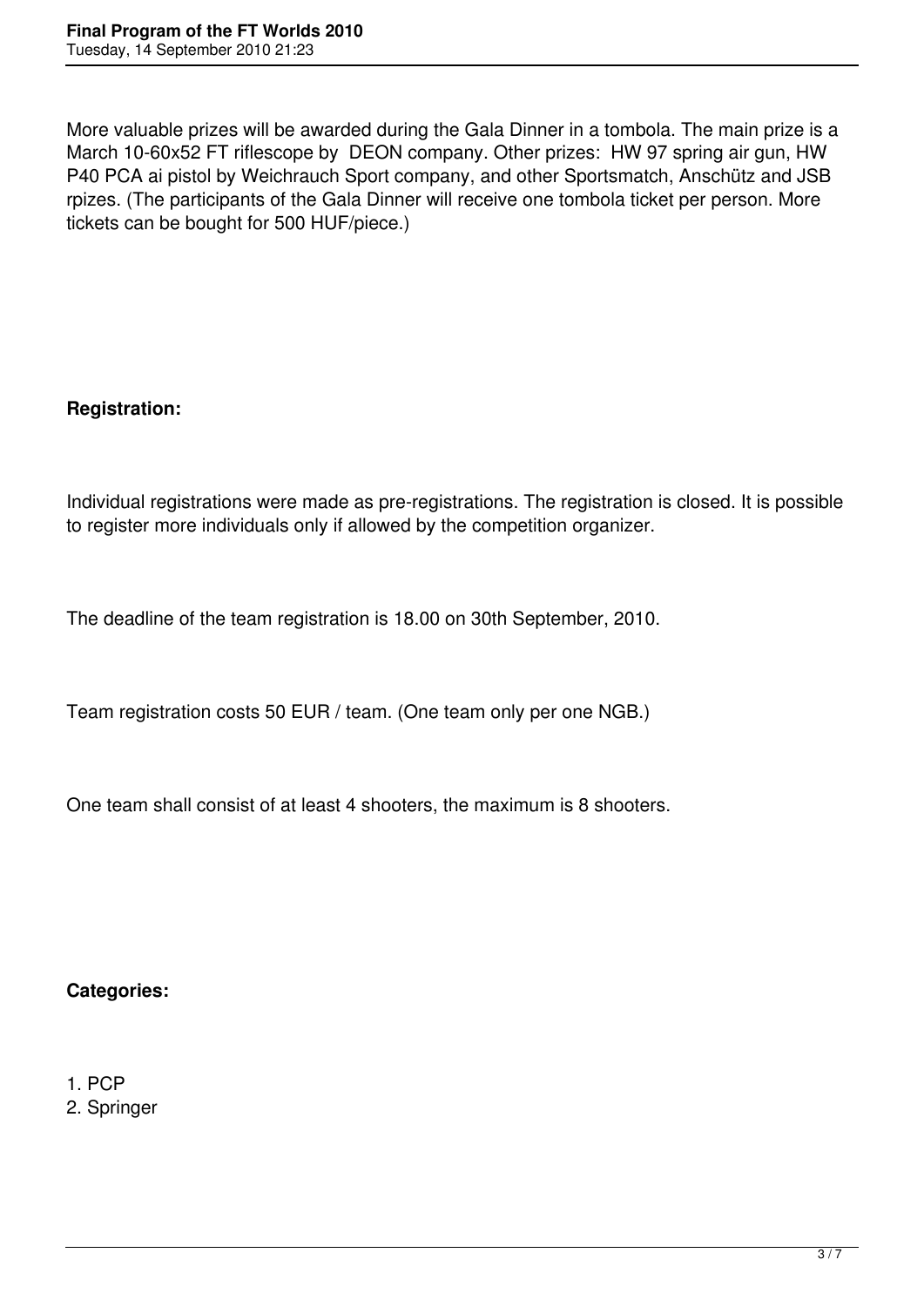### **Age groups:**

One consolidated adult age group. But the best junior, the best senior, and the best woman shooter will be prized.

**Lanes:**

3 x 25 lanes, two targets per lane.

**Rules:**

According to the HFTA Rulebook.

**Logging in, registration:**

Between 8.00 - 18.00 on 30th September in the Shooting Range, at the even center.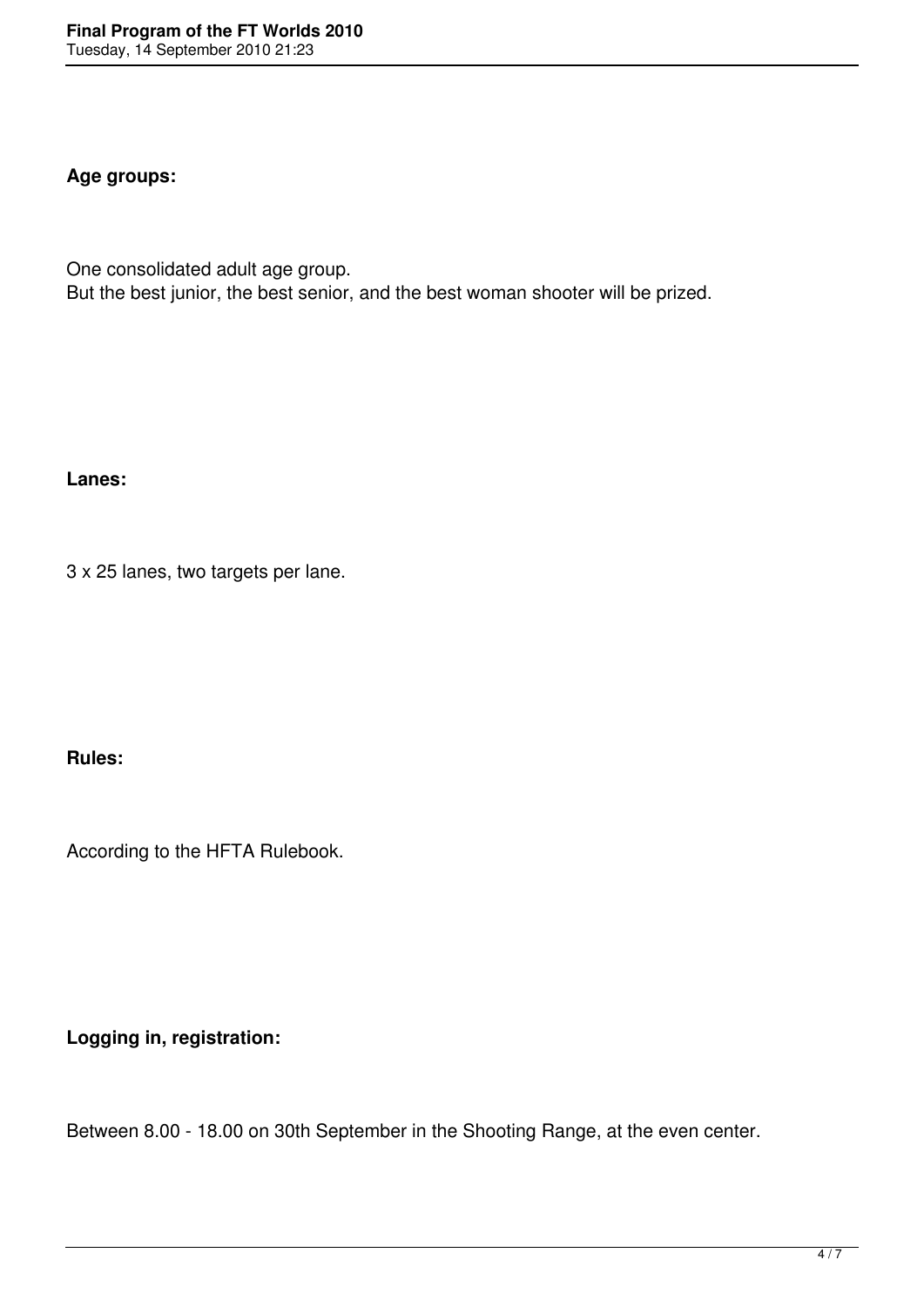Each rifle must be registered in the logbook of the Shooting Range on arrival to the Shooting Range on the Shooting-in day. The rifles and the equippment is controlled every competition day at the speed control station set up in between the lanes. Each day all shooters must be controlled. If the shooter is not controlled he will be disqualified. Two chrony-s will be set up on the practice area in order to set the correct speed.

## **Schedule of the competition:**

Official practicing day, shooting in (30th September 2010.)

Shooting range opens at 8.00 (only the practice area) – shooting range closes at 18.00. Registration / logging in: between 8.00 and 18.00 o'clock at the central tent (event centre).

- registration of the shooter
- registration of the rifle
- taking the presents, and the lunch tickets for the competiton days (1-3 Oct)
- team registration + payment
- final time for Gala Dinner registration + payment

Practicing, shooting in: only in the practice area betwen 8-00 – 18.00 o'clock Air supply, buffet is available during the whole day.

## **19.00 Technical meeting ath the Hotel Divinus (location: link ) (the participation of 2 persons per coutry is required)**

Day 1. (01 October 2010)

Shooting range opens: 8:00 Practicing: 8.00-9.45 Official opening ceremony: 9.45 – 10.00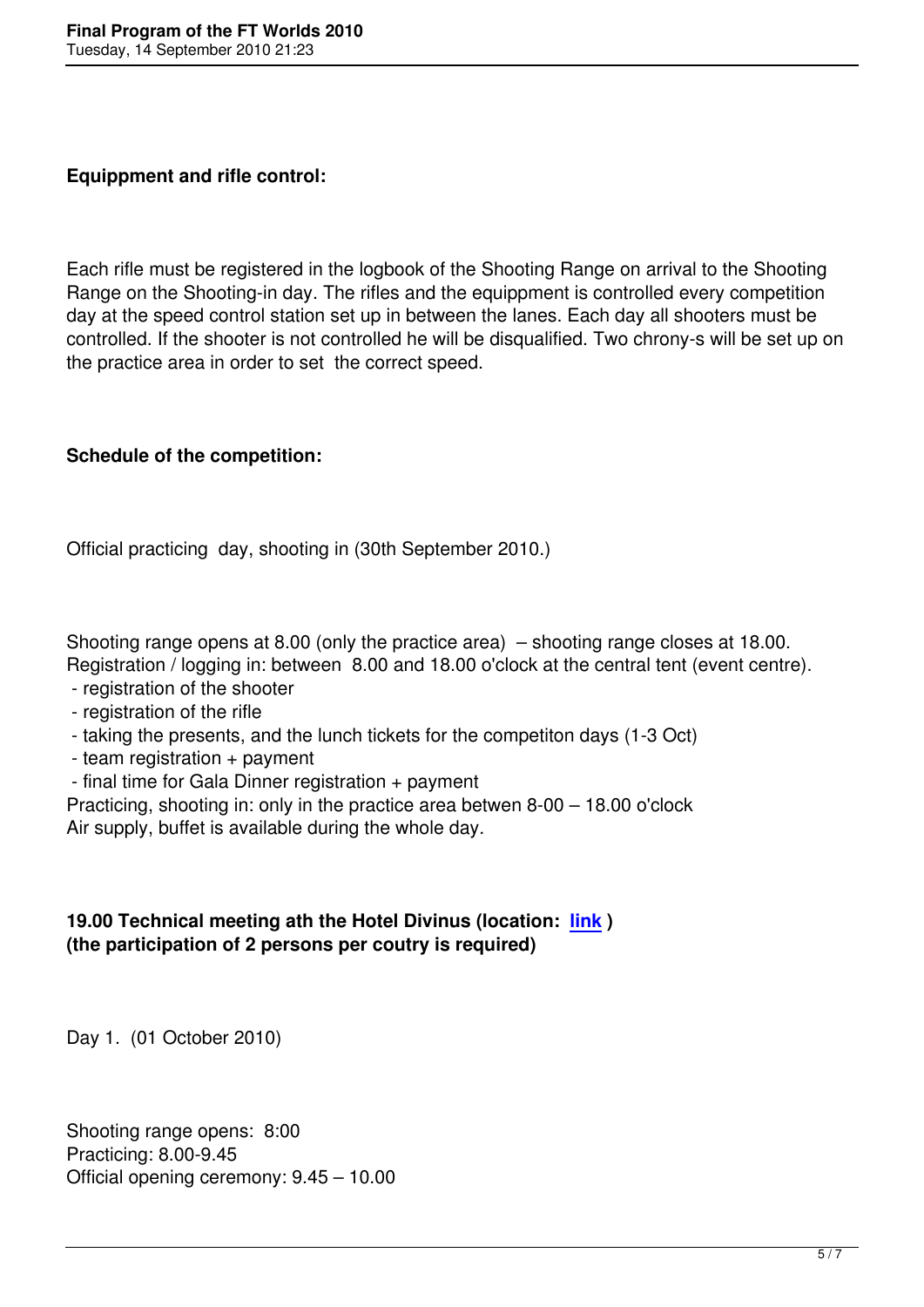Competition: 10.00 – round 15.00 Lunch: from 14.00 Shooting range closes: 18.00

Day 2. (02 October 2010)

Shooting range opens: 8:00 Practicing: 8.00-9.45 Competition: 10.00 – round 15.00 Lunch: from 14.00 Shooting range closes: 18.00

Day 3. (03 October 2010)

Shooting range opens: 8:00 Practicing: 8.00-9.45 Competition: 10.00 – round 15.00 Lunch: from 14.00 Shooting range closes: 18.00

**Prize awarding ceremony:**

19.00 pm on 03 October 2010. In the Hotel Divinus - during the Gala Dinner (with live music).

**Other information, contact details:**